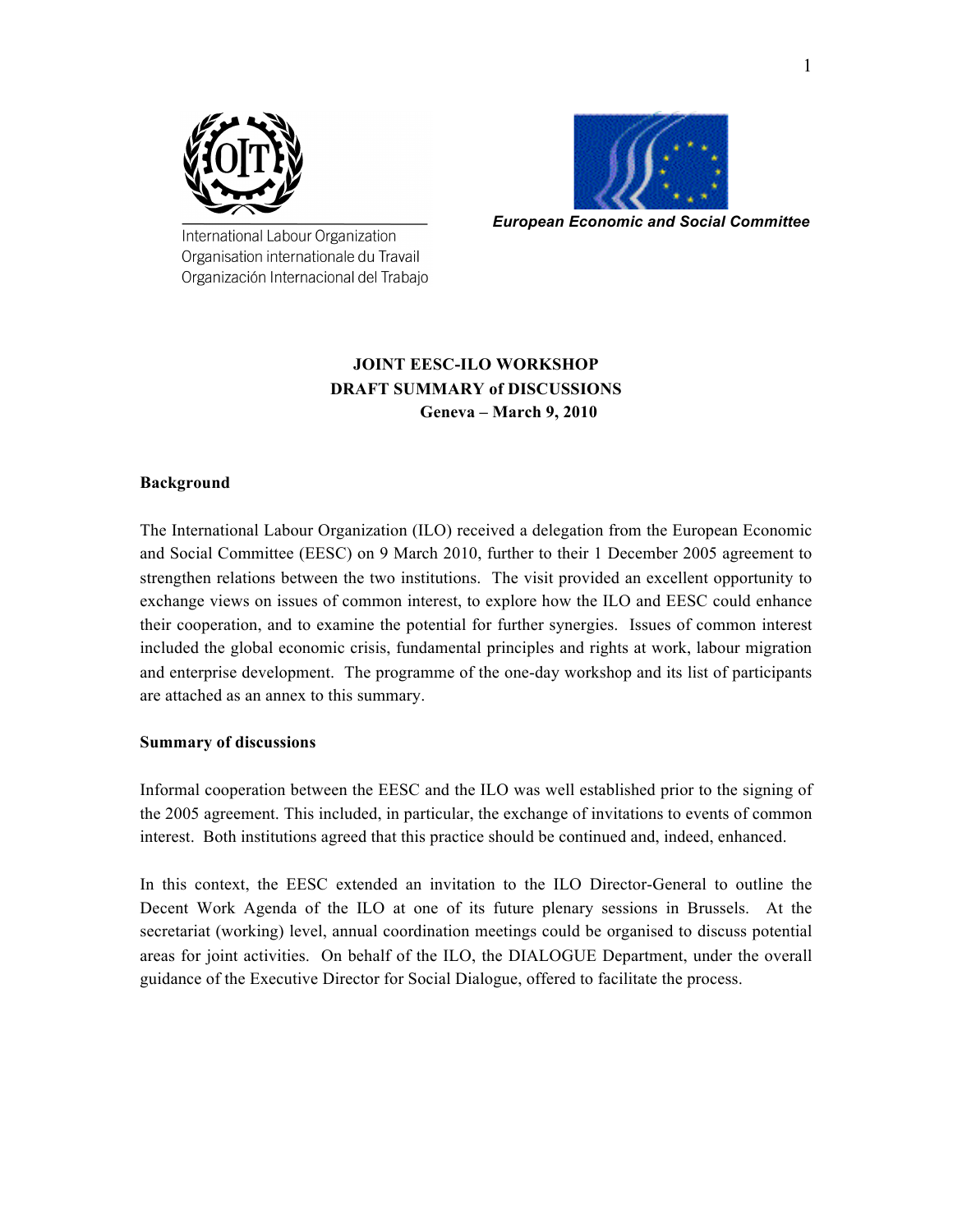As a result of the workshop, the following proposals for enhanced collaboration emerged:

#### **1. ILO-EESC cooperation on social affairs:**

Both organisations are seek broader cooperation in areas such as decent work, the promotion of ratification and application of pertinent ILO conventions , including the fundamental principles and rights at work, corporate social responsibility through the promotion of the ILO MNEs Declaration (multi-national corporations), social dialogue, migration, social integration and employment, wages, and social protection policies.

- The EESC will continue to invite ILO representatives to attend relevant events and hearings.
- The EESC welcomes a full update on ILO events in relation to the above thematic areas, and invitations to corresponding events. Apart from more formal Governing Body meetings and the International Labour Conference, such invitations can be transmitted directly or through the ILO Office in Brussels on a routine basis.
- The EESC and the European Commission recently created the European Integration Forum aimed at enabling civil society organisations to express their views to the EU institutions on issues relating to migration and integration. The Forum held it first meeting in April 2009. At EESC's invitation, the ILO will consider closer involvement in the context of the European Integration Forum.
- In relation to employment, the EESC suggests that new initiatives along the lines of the successful conference jointly organised by the EESC and the ILO on 26-27 June 2006 entitled "*The European Social Model"* be considered. Inter alia, topics could include health and safety at work, up-to-date ILO conventions, including fundamental principles and rights at work, corporate social responsibility and responses to the financial, economic and social crisis, notably in the framework of the EU 2020 strategy and the ILO Global Jobs Pact.
- The ILO and the EESC agreed to further strengthen their collaboration regarding migration, integration of migrant workers, and economic and social development.
- The EESC could explore how the network of the EU national consultative councils could contribute to fostering a better interplay between efforts developed at the national and EU levels in relation to one or more of the above mentioned initiatives.
- The ILO's Bureau for Workers Activities (ACTRAV) and the EESC's Employees Group agreed to initiate a consultation process to establish closer relationships, exchange views on issues of common interest, and explore areas of possible cooperation.
- The EESC's Employers Group proposes to initiate similar cooperation with the ILO's Bureau for Employers Activities (ACT/EMP)
- The ILO's DIALOGUE Department and EESC's Section for Employment, Social Affairs and Citizenship should envisage joint periodic meetings to exchange information on issues such as social dialogue and labour market trends, as well as joint events.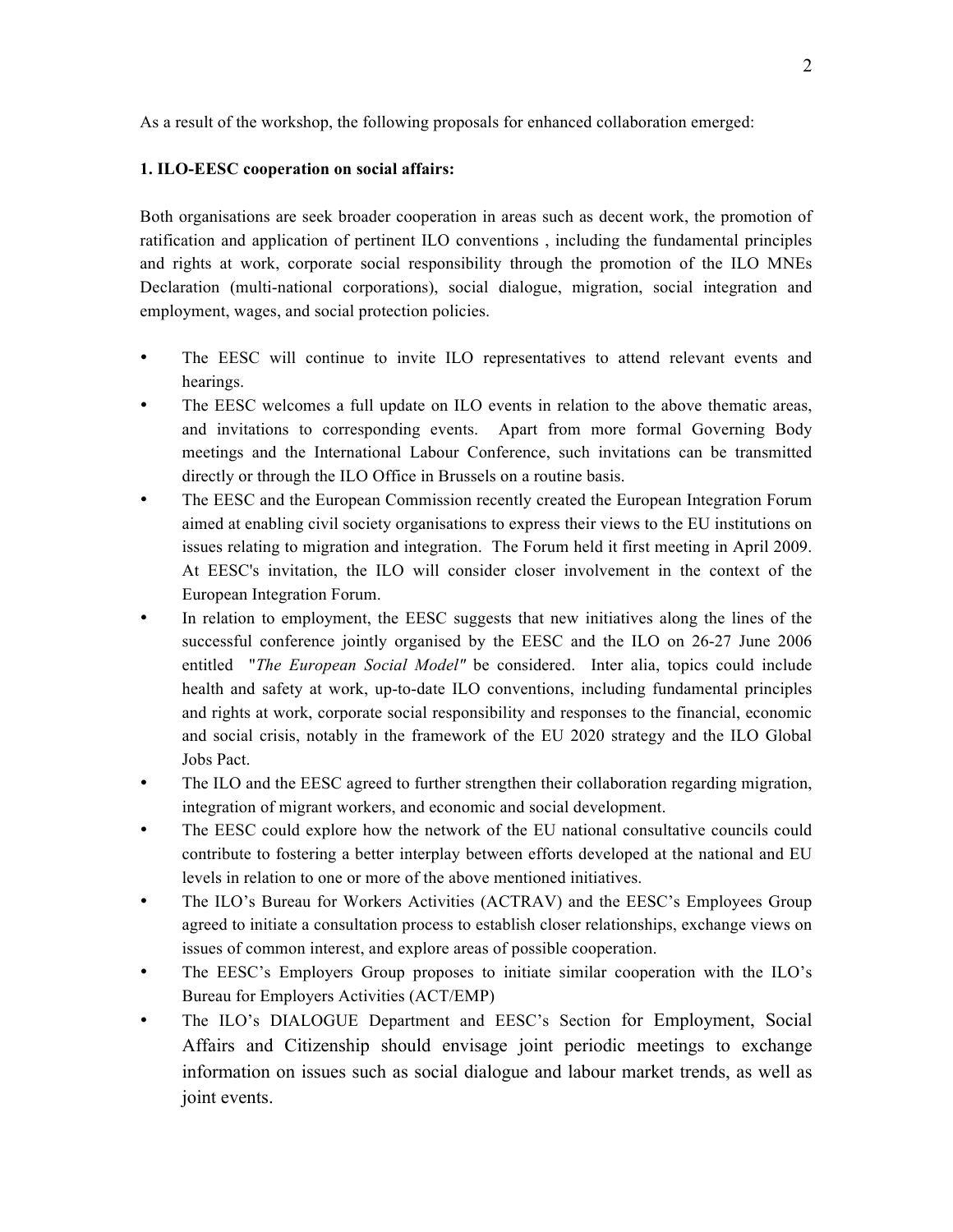#### **2. ILO-EESC cooperation on external relations:**

The EESC and the ILO have already successfully cooperated on a number of initiatives relating to the EU's external relations. Joint initiatives included promoting the stronger involvement and recognition of social partners through bi- and tripartite processes, as well as the wider civil society in reference to EU enlargement, EU neighbourhood policy (both Eastern Europe and EuroMed), and EU development cooperation and external action and trade agreements (e.g EU instrument on democracy and human rights and the thematic programme on non-state actors in development and local authorities). The EESC and the ILO have exchanged expertise on, and contributed to, the social dimension of globalisation and to EU bilateral relations with other regions, such as with Latin America (e.g., a recent 2010 meeting in Lima) and Africa (March 2010 hearing on the social economy).

The increasing role of the EU as a global player and the reform of global governance for a more balanced, inclusive and sustained development will provide further opportunities to strengthen cooperation.

As has been successfully done in the past, mutual invitations to events in the external relations field, as well as the organisation of joint events could be scheduled for 2010. These initiatives could facilitate better understanding about the respective roles of social and civil dialogue in societies and their potential complementarities relative to the regional or national contexts in which they take place. Such initiatives would be preceded by consultations to ensure synergies in the implementation of activities.

On the EESC side, the active involvement of ILO could be considered in the following areas:

- Invite ILO to the Third workshop on "EU-Ukraine relations: the role of the civil society industrial change and economic crisis in Ukraine", jointly organised with the Ukrainian National Tripartite Social and Economic Council (NTSEC) in Kiev, 25 -26 March 2010. Issues to be considered include the respective roles of social dialogue and civil society involvement in the implementation of the EU-Ukraine Association Agreement and in the monitoring of the FFA negotiations, industrial restructuring and the economic crisis in Ukraine;
- ILO to participate in the  $6<sup>th</sup>$  EU-Latin America Civil Society Meeting (Madrid, 5-7 May 2010), considering the role of civil society in the EU-Latin America Strategic Partnership and on the social dimension of innovation; A Trade Union Meeting will also be held on 6th May in Madrid;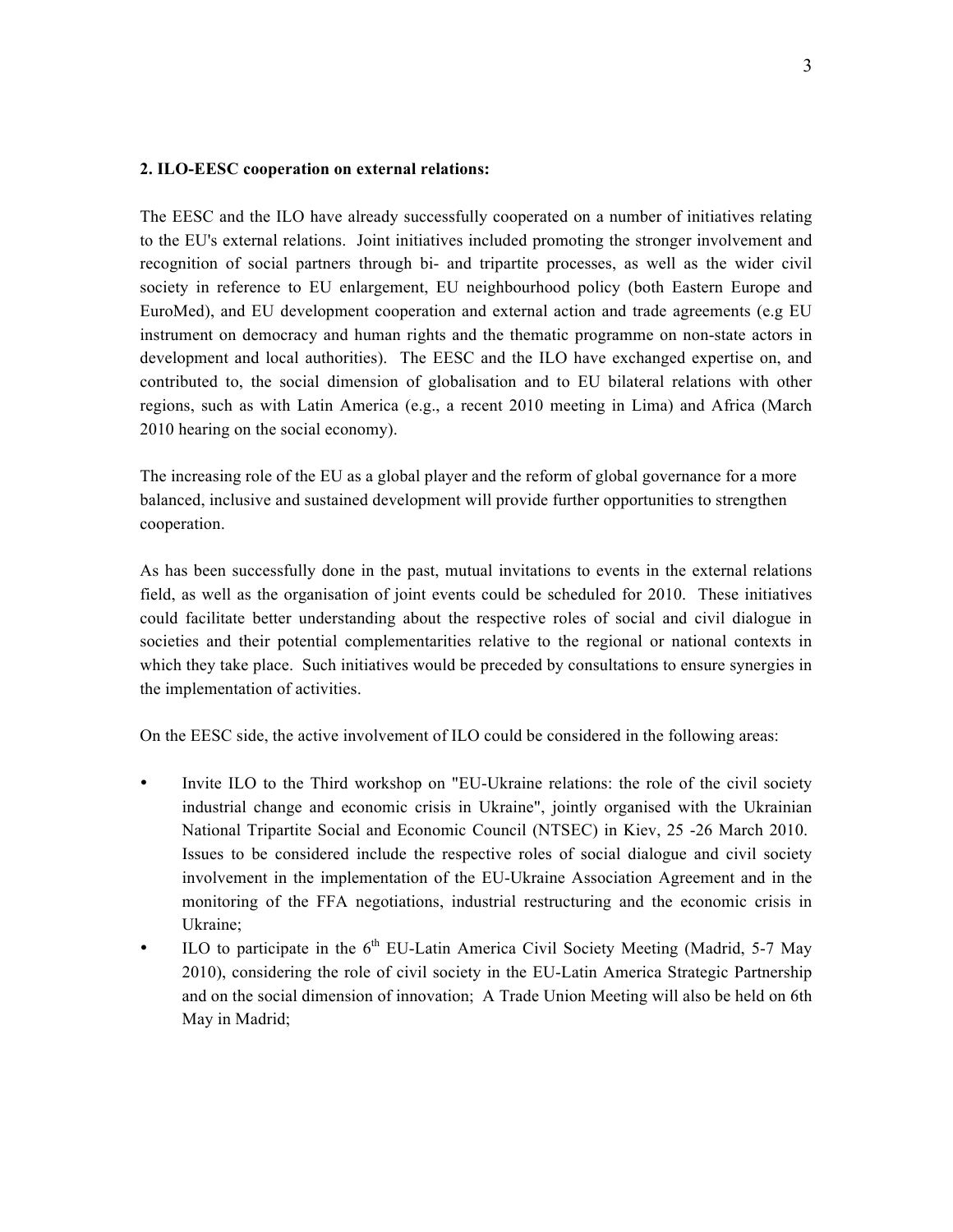- Invitation to the ILO to take part in the "Third Western Balkans Civil Society Forum", to be organised by the EESC in Brussels on 18-19 May 2010. Agenda items include: economic and social rights; the promotion of civil society development; and transport policy in the Western Balkans;
- Organise a joint EESC-ILO seminar on migration issues in New Delhi in June (in cooperation with the ILO Office in New Delhi);
- Invite ILO to a seminar organised by the EESC and the Civil Chamber of the Russian Federation in Moscow in June 2010 (date to be confirmed). Issues on the agenda include: involvement of civil society in the negotiations of the EU-Russia Strategic Partnership, civil and social dialogue as well as measures to support decent work for young people, including through youth entrepreneurship;
- ILO to participate in the 11th Regional Seminar of ACP-EU Economic and Social Interest Groups, to be organised by the EESC in Addis Ababa, Ethiopia, on 7-9 July 2010. Issues on the agenda include: negotiations of Economic Partnership Agreements (EPAs); food security; the role of non-state actors in the implementation of the Cotonou Agreement; the EU-Africa strategy; the social economy in Africa;
- Consider continued cooperation on the Mediterranean countries and with Eastern Europe and Black Sea countries (along the lines of the successful joint seminar organised in 2008).

On the ILO side, the following action is considered to actively involve the EESC:

- Invite EESC to participate in the Sub-regional Conference on role and functioning of Economic and Social Councils in the Western Balkans countries and Moldova at a time of economic crisis, organised by the Budapest-based ILO Subregional office for Central and Eastern Europe, scheduled on 23-24 June 2010.(Ohrid-the Former Yugoslav Republic of Macedonia);
- The ILO shall continue to invite the EESC to relevant ILO meetings as well as to keep EESC informed about ILO events and initiatives;

The ILO Brussels Office will facilitate this process.

#### **Annex:**

Agenda of the workshop List of participants from the ILO List of participants from EESC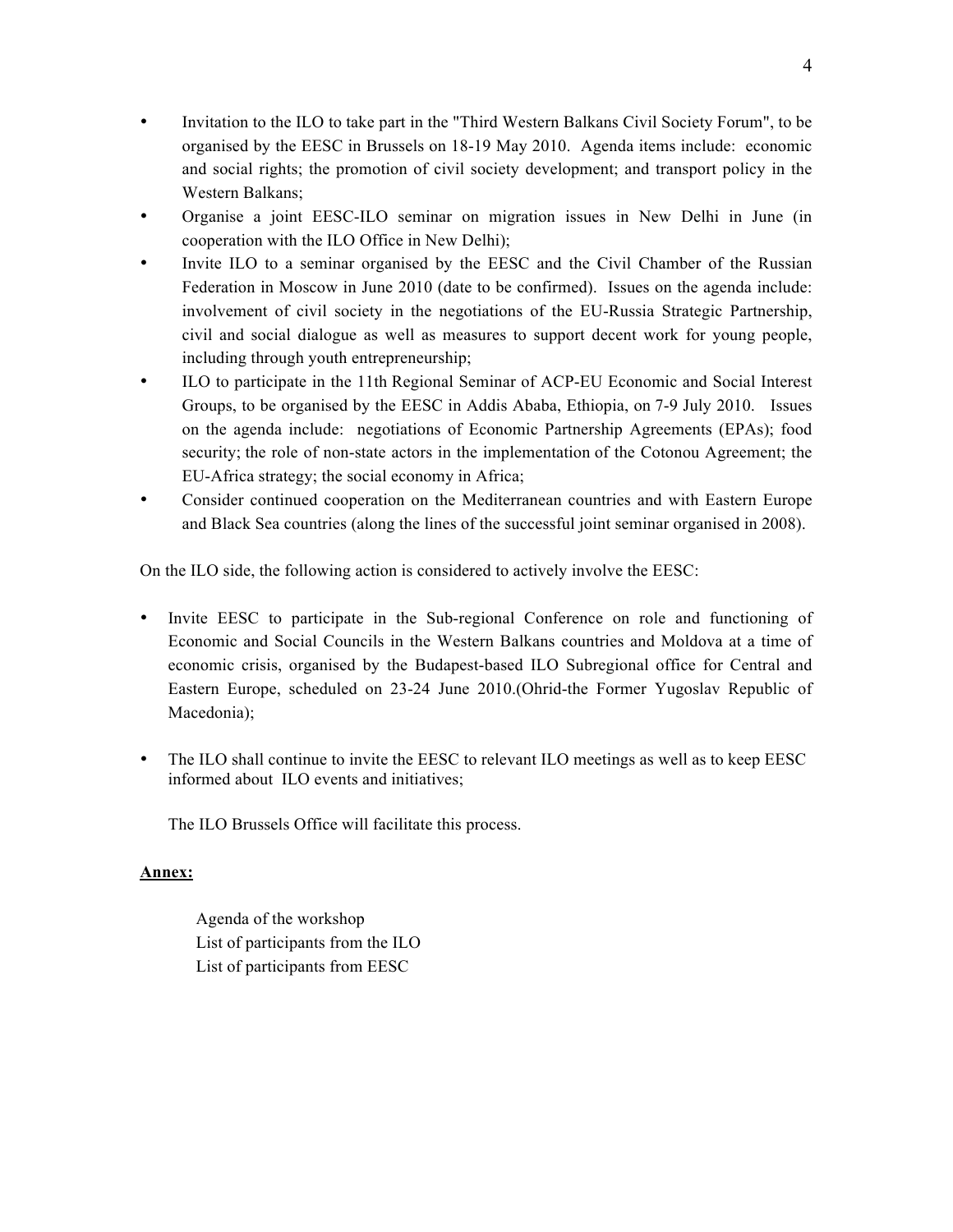



*European Economic and Social Committee*

International Labour Organization Organisation internationale du Travail Organización Internacional del Trabajo

# **Visit of a delegation from the European Economic and Social Committee (EESC) to the International Labour Organisation (ILO)**

## **Geneva, 9 March 2010**

## **(ROOM III, R3)**

# **Agenda**

### 9.30-10.00 **Opening:**

- **Mr George Dragnich**, Executive Director for Social Dialogue, ILO
- **Ms Leila Kurki**, President of the EESC Section for Employment, Social Affairs and Citizenship
- **Ms Petra Ulshoefer**, Director, Regional Office for Europe and Central Asia, ILO
- **Mr Filip Hamro-Drotz**, President of the EESC External Relations Section
- 10.00-10.15 Cooperation between ILO and the European Union: a brief overview
	- **Mr Rudi Delarue**, Director, ILO Brussels
- *10.15-10.30 Coffee break*
- 10.30-12.30 **Working session I:** The global economic crisis, its impact on workers and enterprises and the prospects ahead – co-chaired by **Ms Leila Kurki** and **Mr George Dragnich**
	- Decent Work and the Global Jobs Pact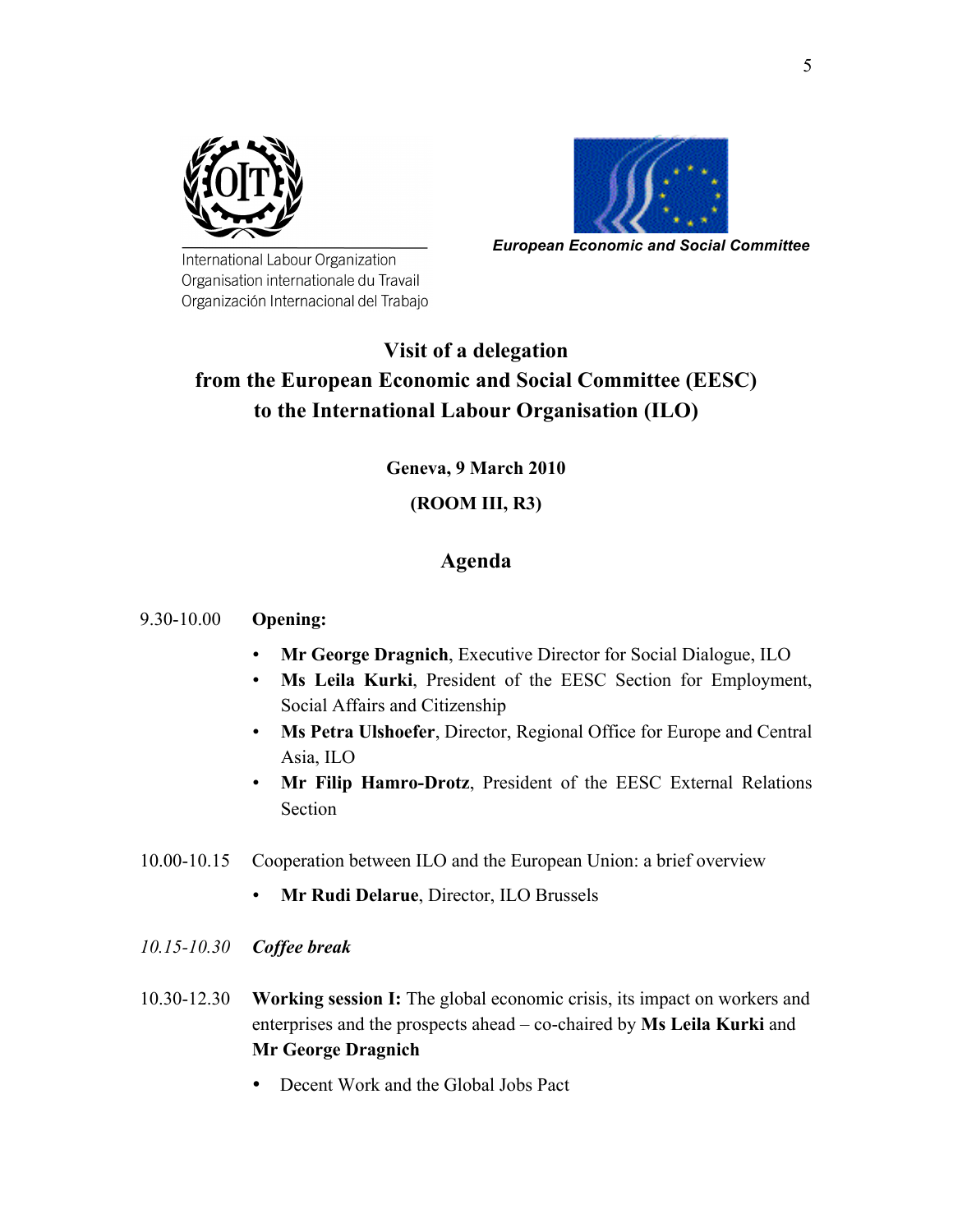- ! **Mr Jose Manuel Salazar**, Executive Director for Employment
- ! **Mr Xavier Verboven** and **Ms Vladimíra Drbalová**, Members of the EESC
- Discussion
- Fundamental Principles and Rights at Work and ratification and implementation of International Labour Conventions
	- ! **Mr Kari Tapiola**, Executive Director for Standards and Fundamental Principles and Rights at Work
	- ! **Mr Xavier Verboven,** Member of the EESC
	- Discussion
- SME's, entrepreneurship and corporate social responsibility
	- ! **Ms Vladimíra Drbalová**, Member of the EESC
	- ! **Mr Peter Poschen**, Director of Job Creation and Enterprise Development Department
	- Discussion

#### *12.30-14.00 Lunch break*

- 14.00-15.45 **Working Session II**: The global economic crisis and developing countries – co-chaired by **Mr Filip Hamro-Drotz** and **Mr George Dragnich**
	- The impact of the crisis on developing countries
		- ! **Mr Sandy Boyle**, Member of the EESC presentation of EESC opinion
		- ! **Mr Raymond Torres**, Director, Institute for International Labour **Studies**
		- Discussion
	- The issue of labour migrations
		- ! **Mr Assane Diop**, Executive Director for Social Protection
		- ! **Mr Cristian Pîrvulescu,** Member of the EESC
		- ! **Ms Christiane Kuptsch**, ILO Presentation of the EC-UN-ILO Joint Migration and Development Initiative (JMDI)
		- Discussion

# *15.45-16.00 Coffee break*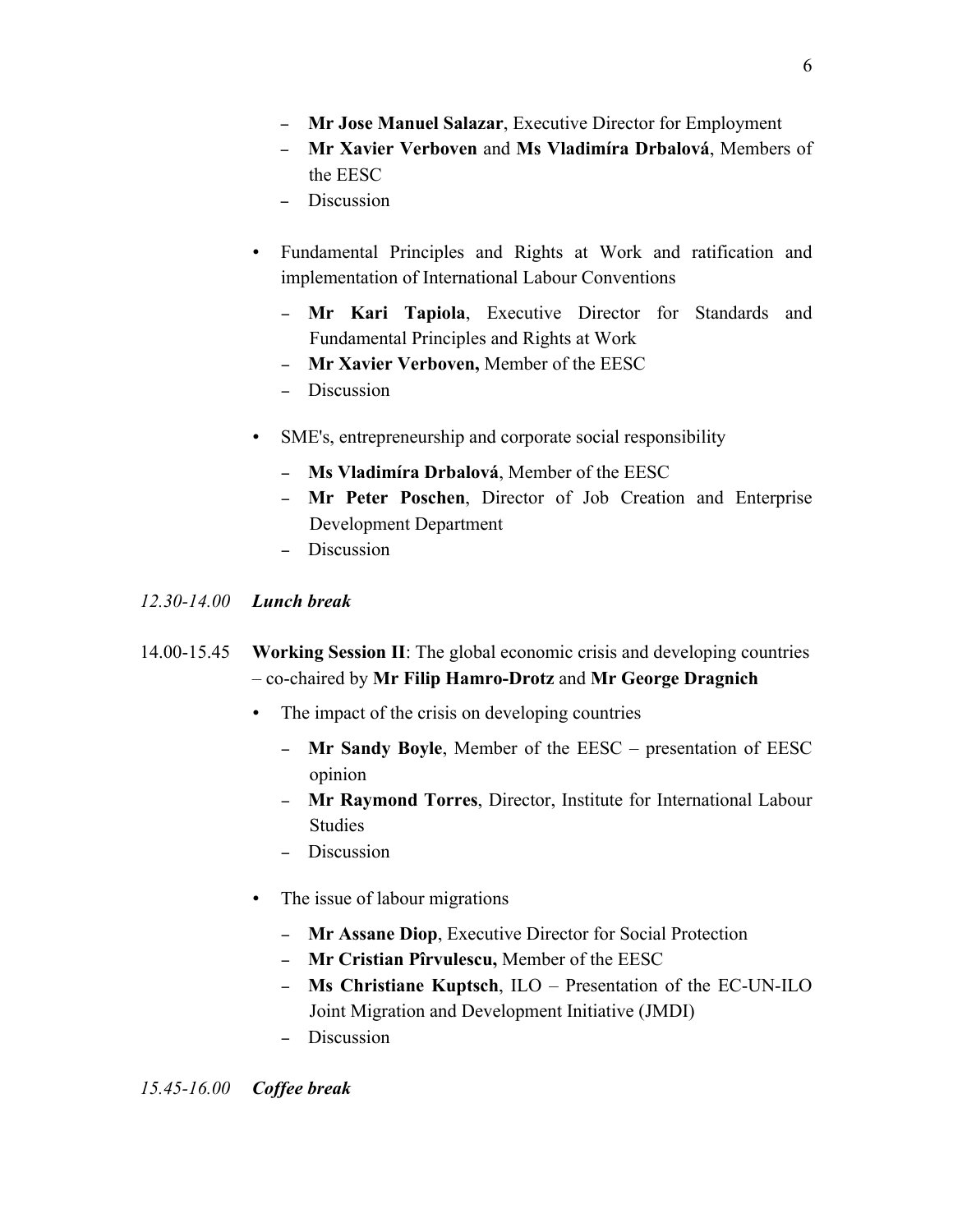| 16.00-16.30<br>Activities | Meeting with Mr Dan Cunniah, Director of the Bureau for Workers'                                 |
|---------------------------|--------------------------------------------------------------------------------------------------|
| 16.30-17.00               | Meeting with Mr Jean-François Retournard, Director of the Bureau for<br>Employers' Activities    |
| 17.00-17.30               | Meeting with Mr Philippe Egger, Deputy Director, CABINET of the<br>Director General of the ILO   |
| 17.30-18.30               | Wrap up session: Future cooperation between the EESC and the ILO in<br>the EU and outside the EU |

Working languages: English, French, Spanish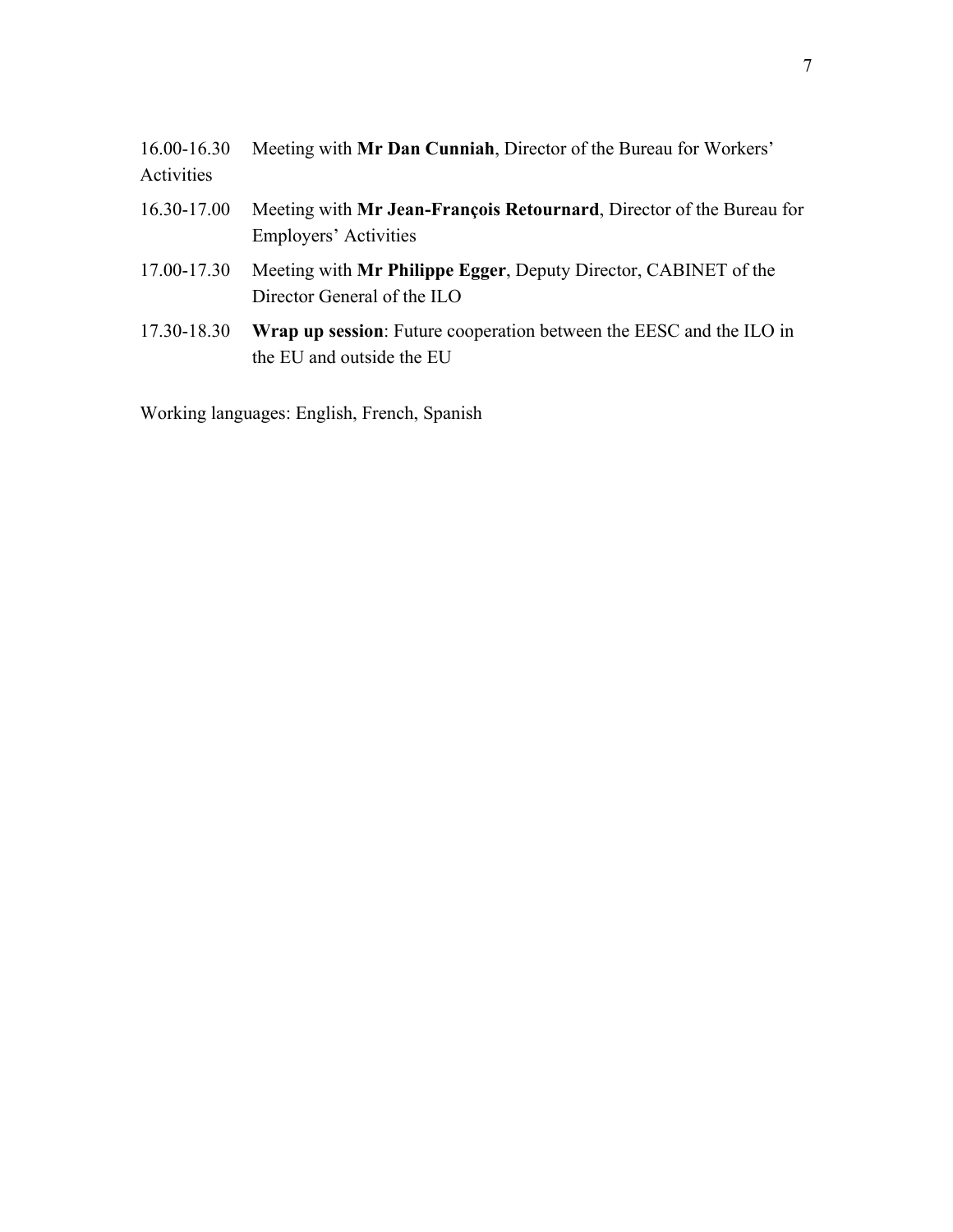## **ILO participants**

- $\triangleright$  Mr George Dragnich, Executive Director for Social Dialogue
- $\triangleright$  Mr Philippe Egger, Deputy Director, Cabinet of Director General
- $\triangleright$  Mr Christophe Perrin, Advisor, Cabinet of Director General
- $\triangleright$  Ms Petra Ulshoefer, Director, Regional Office for Europe and Central Asia
- $\triangleright$  Mr Rudi Delarue, Director, ILO Office in Brussels
- $\triangleright$  Mr Jose Manuel Salazar, Executive Director for Employment
- $\triangleright$  Mr Kari Tapiola, Executive Director for Standards and Fundamental Principles and Rights at Work
- $\triangleright$  Mr Raymond Torres, Director, Institute for International Labour Studies
- $\triangleright$  Mr Assane Diop, Executive Director for Social Protection
- $\triangleright$  Mr Dan Cunniah, Director, Bureau for Workers' Activities
- $\triangleright$  Mr Jean Francois Retournard, Director, Bureau for Employers' Activities
- $\triangleright$  Mr Tayo Fashoyin, Director, Industrial and Employment Relations Department
- $\triangleright$  Mr Youcef Ghellab, Senior Industrial and Employment Relations Specialist
- $\triangleright$  Mme Christiane Stepanek, Senior Adviser to the Executive Director for Social Dialogue
- $\triangleright$  Mr Peter Poschen, Director of Job Creation and Enterprise Development Department
- $\triangleright$  Ms Alena Nesperova, Deputy Director, Regional Office for Europe and Central Asia
- $\triangleright$  Mr Christian Hess, Senior Officer, Bureau for Employers' Activities
- $\triangleright$  Ms Christiane Kuptsch, Senior Specialist, International Migration Branch, ILO
- $\triangleright$  Patrick Taran,